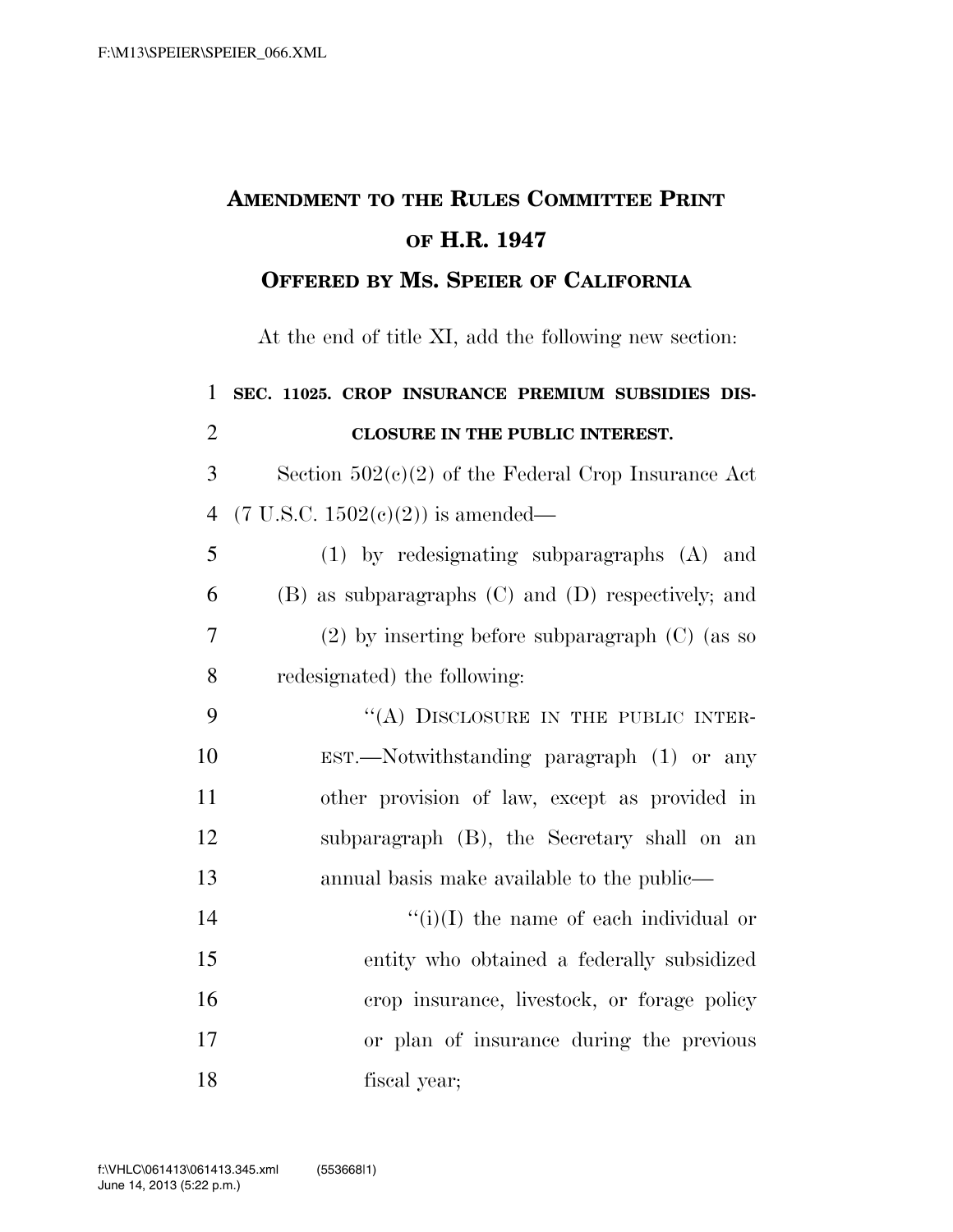2

| $\mathbf{1}$   | "(II) the amount of premium subsidy             |
|----------------|-------------------------------------------------|
| $\overline{2}$ | received by the individual or entity from       |
| 3              | the Corporation; and                            |
| $\overline{4}$ | "(III) the amount of any Federal por-           |
| 5              | tion of indemnities paid in the event of a      |
| 6              | loss during that fiscal year for each policy    |
| 7              | associated with that individual or entity;      |
| 8              | and                                             |
| 9              | "(ii) for each private insurance pro-           |
| 10             | vider, by name—                                 |
| 11             | $\lq\lq$ (I) the underwriting gains             |
| 12             | earned through participation in the             |
| 13             | federally subsidized crop insurance             |
| 14             | program; and                                    |
| 15             | "(II) the amount paid under this                |
| 16             | subtitle for-                                   |
| 17             | "(aa) administrative and op-                    |
| 18             | erating expenses;                               |
| 19             | "(bb) any Federal portion of                    |
| 20             | indemnities and reinsurance; and                |
| 21             | $\cdot\cdot$ (cc) any other purpose.            |
| 22             | LIMITATION.—The Secretary shall<br>$\lq\lq (B)$ |
| 23             | not disclose information pertaining to individ- |